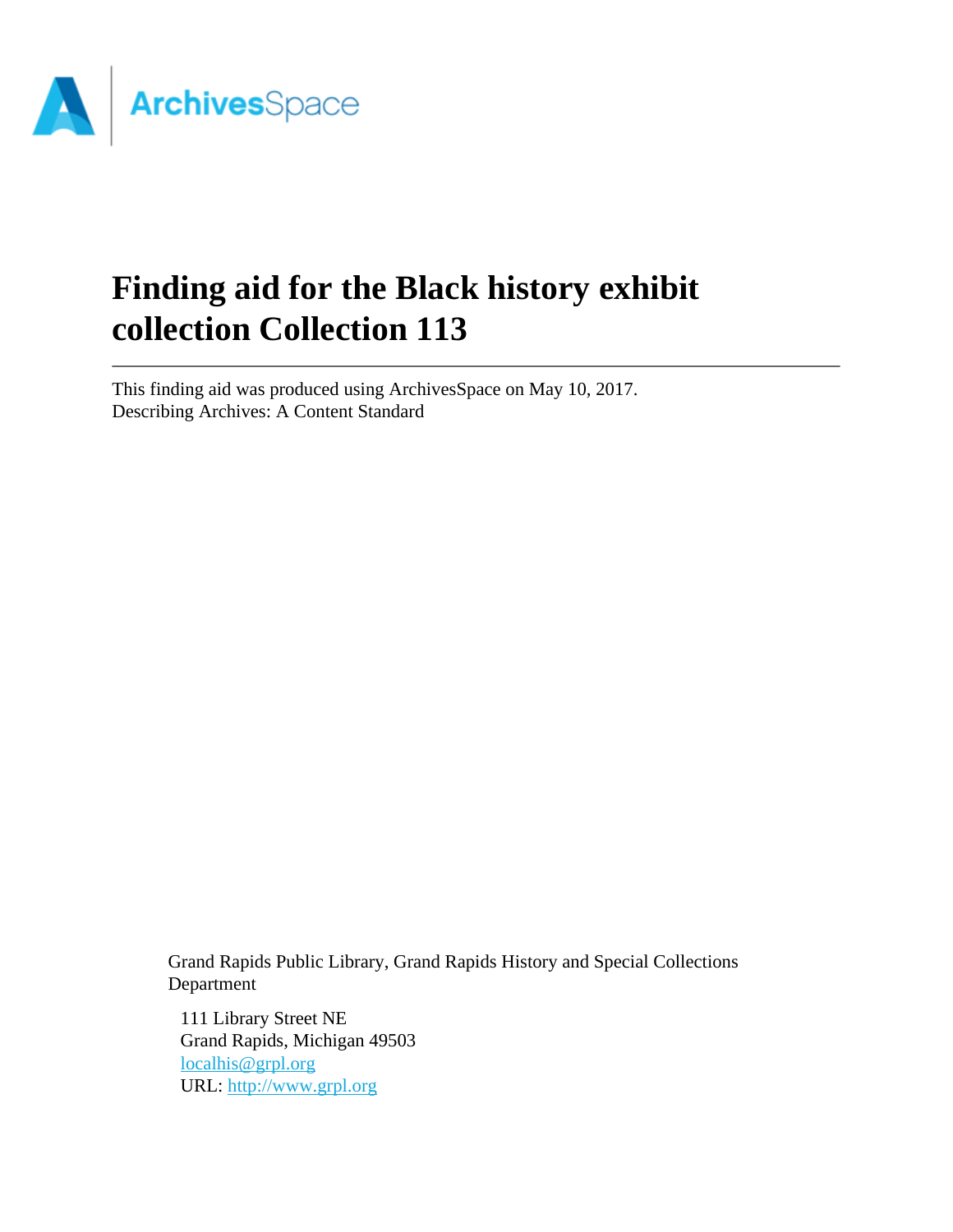# <span id="page-1-0"></span>**Table of Contents**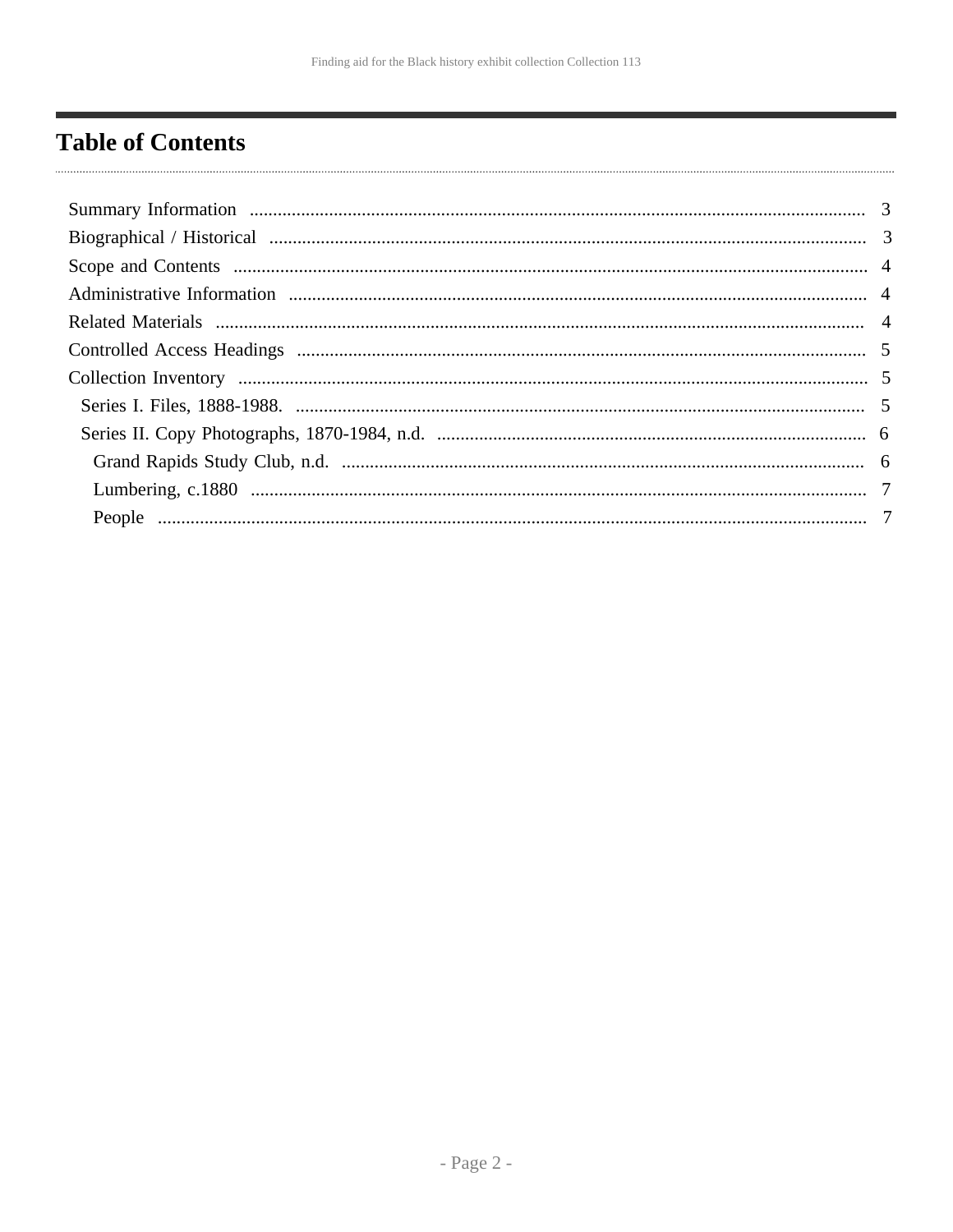### <span id="page-2-0"></span>**Summary Information**

| <b>Repository:</b>                  | Grand Rapids Public Library, Grand Rapids History and Special<br><b>Collections Department</b>                                                                                                                                                                                                                                                                                                                                                                                                                                                                                                                                                                                                                                                                                                                                                                                                                        |
|-------------------------------------|-----------------------------------------------------------------------------------------------------------------------------------------------------------------------------------------------------------------------------------------------------------------------------------------------------------------------------------------------------------------------------------------------------------------------------------------------------------------------------------------------------------------------------------------------------------------------------------------------------------------------------------------------------------------------------------------------------------------------------------------------------------------------------------------------------------------------------------------------------------------------------------------------------------------------|
| <b>Title:</b>                       | Black history exhibit collection                                                                                                                                                                                                                                                                                                                                                                                                                                                                                                                                                                                                                                                                                                                                                                                                                                                                                      |
| ID:                                 | Collection 113                                                                                                                                                                                                                                                                                                                                                                                                                                                                                                                                                                                                                                                                                                                                                                                                                                                                                                        |
| Date [inclusive]:                   | circa 1880-1990                                                                                                                                                                                                                                                                                                                                                                                                                                                                                                                                                                                                                                                                                                                                                                                                                                                                                                       |
| <b>Physical Description:</b>        | 0.88 Linear Feet Three boxes                                                                                                                                                                                                                                                                                                                                                                                                                                                                                                                                                                                                                                                                                                                                                                                                                                                                                          |
| Language of the<br><b>Material:</b> | English                                                                                                                                                                                                                                                                                                                                                                                                                                                                                                                                                                                                                                                                                                                                                                                                                                                                                                               |
| Abstract:                           | The Black History exhibit collection documents a joint 1984-1985<br>project by Alpha Kappa Alpha, the Grand Rapids Study Club, the<br>Suburban Club, the Grand Rapids Public Library, the Grand Rapids<br>Public Schools and the Grand Rapids Public Museum to detail the<br>history of the Black community in Grand Rapids. Historic items,<br>including photographs, were collected and reproduced. From the<br>collected data a photo exhibit, "150 Years: An Exhibit of the African<br>American Presence in Grand Rapids," was ready for the 1985 Black<br>History Week. The exhibit traveled through the local schools. The<br>materials here reflect the Grand Rapids City Historian's files related<br>to the project. Little or no documentation on the original source of the<br>historical items is provided, though some of the items come from other<br>Grand Rapids Public Library archival collections. |

**^** [Return to Table of Contents](#page-1-0)

### <span id="page-2-1"></span>**Biographical / Historical**

The project was sponsored by several local Black women's groups and the Grand Rapids City Historian to prepare a display for Black History Week in February 1984. The project grew and expanded and the display, titled "150 Years: An Exhibit of the African American Presence in Grand Rapids," was not ready until the 1985 Black History Week.

#### **^** [Return to Table of Contents](#page-1-0)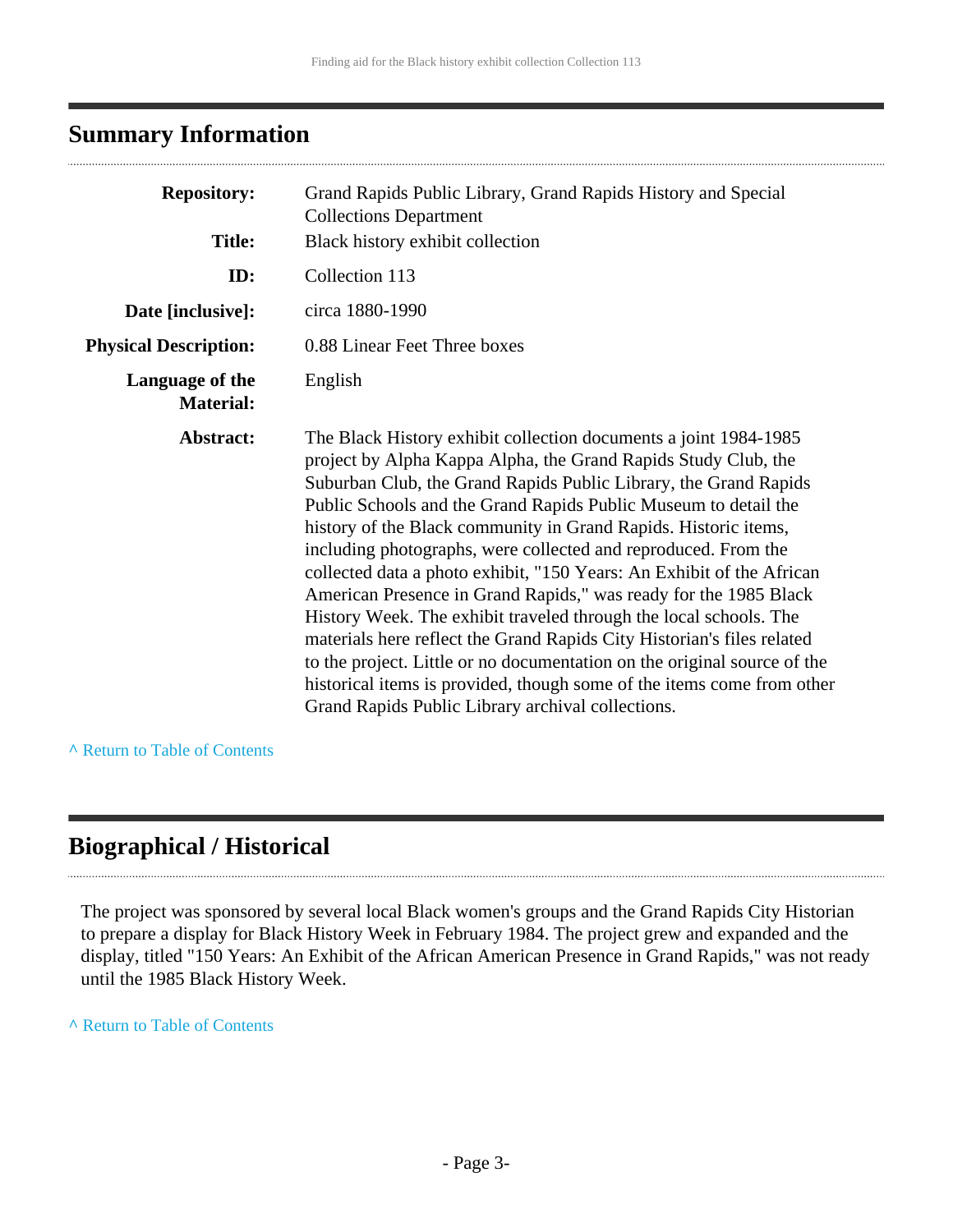### <span id="page-3-0"></span>**Scope and Contents**

The collection contains documentation of a joint project by Alpha Kappa Alpha, the Grand Rapids Study Club, the Suburban Club, the Grand Rapids Public Library, the Grand Rapids Public Schools and the Grand Rapids Public Museum to detail the history of the Black community in Grand Rapids. Documentation, including photographs, was collected and reproduced. The material documents the people and their occupations during the first 150 years of Grand Rapids' history.

**^** [Return to Table of Contents](#page-1-0)

### <span id="page-3-1"></span>**Administrative Information**

#### **Publication Statement**

Grand Rapids Public Library, Grand Rapids History and Special Collections Department

111 Library Street NE Grand Rapids, Michigan 49503 [localhis@grpl.org](mailto:localhis@grpl.org) URL:<http://www.grpl.org>

#### **Immediate Source of Acquisition**

Grand Rapids City Historian, accession number 1990.008

**^** [Return to Table of Contents](#page-1-0)

### <span id="page-3-2"></span>**Related Materials**

#### **Related Materials**

Several other collections in the GRPL Archives contain information on African Americans. See Coll. 249, which is a general collection on African Americans, with cross references to holdings in other collections.

See also the African American Clipping file. An index to the newspaper clippings is on the GRPL website.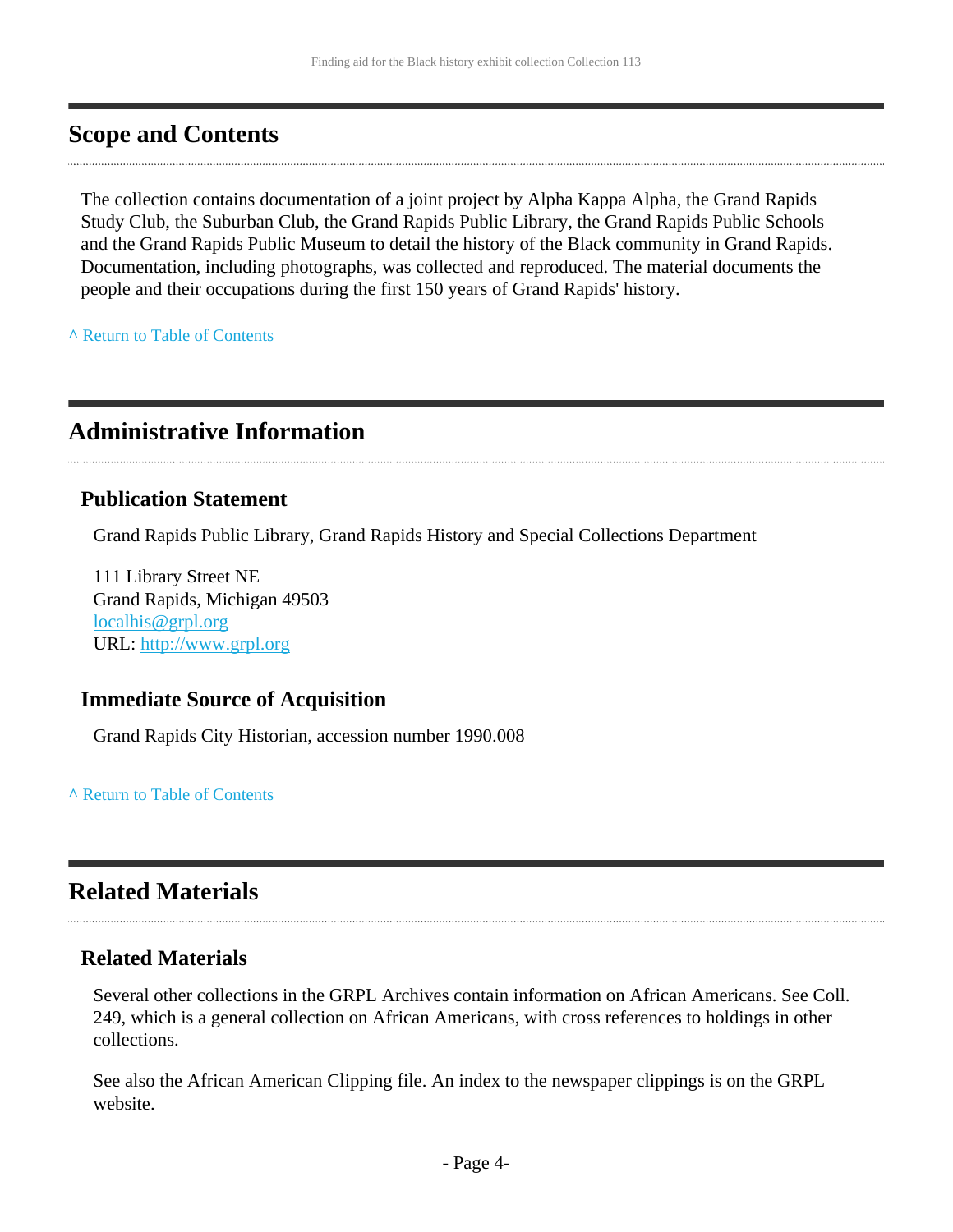**^** [Return to Table of Contents](#page-1-0)

### <span id="page-4-0"></span>**Controlled Access Headings**

- Exhibitions -- Michigan -- Grand Rapids
- Grand Rapids (Mich.) -- History
- African Americans -- Michigan -- Grand Rapids
- records (documents)

### <span id="page-4-1"></span>**Collection Inventory**

#### <span id="page-4-2"></span>**Series I. Files, 1888-1988.**

| <b>Title/Description</b>                                                                                                                                                                                                                                            | <b>Instances</b> |                     |
|---------------------------------------------------------------------------------------------------------------------------------------------------------------------------------------------------------------------------------------------------------------------|------------------|---------------------|
| Battle Creek Black Heritage Day, 1984                                                                                                                                                                                                                               | Box 1            | Folder 1            |
| "Black History: The Negro in Grand Rapids, 1840-1956," n.d.                                                                                                                                                                                                         | Box 1            | Folder <sub>2</sub> |
| Brochures drafts, 1984-1985                                                                                                                                                                                                                                         | Box 1            | Folder 3            |
| Business and professional data, 1956-1984                                                                                                                                                                                                                           | Box 1            | Folder 4            |
| Correspondence, 1984-1985                                                                                                                                                                                                                                           | Box 1            | Folder 5            |
| Display photographs (photocopies), 1984                                                                                                                                                                                                                             | Box 1            | Folder <sub>6</sub> |
| Freedman's Progress, 1915                                                                                                                                                                                                                                           | Box 1            | Folder <sub>7</sub> |
| Grand Rapids Urban League, n.d.                                                                                                                                                                                                                                     | Box 1            | Folder <sub>8</sub> |
| Lampkins, Daniel Boone data, 1914, 1944, 1968-1969.                                                                                                                                                                                                                 | Box 1            | Folder 9            |
| Minisee genealogy, c.1984                                                                                                                                                                                                                                           | Box 1            | Folder 10           |
| Moore family, 1977                                                                                                                                                                                                                                                  | Box 2            | Folder 1            |
| Photo captions, 1984-1985                                                                                                                                                                                                                                           | Box 2            | Folder <sub>2</sub> |
| Photocopies, 1886, 1888, 1892, 1905, 1908, 1916, 1936, 1946,<br>n.d.                                                                                                                                                                                                | Box 2            | Folder 3            |
| Research notes, 1984-1985                                                                                                                                                                                                                                           | Box 2            | Folder 4            |
| Richard Allen home, n.d. (2 photocopied sheets; location & type<br>of original source unknown) Sheet 1. Richard Allen Home for<br>Colored Girls. Includes an image of the building at 195 Bates<br>Street. Appears to be the front & back of a flyer. Sheet 2. "The | Box 2            | Folder 5            |

Objects of the Home"—left page "Mrs. Goggins, President"—her image on the right page.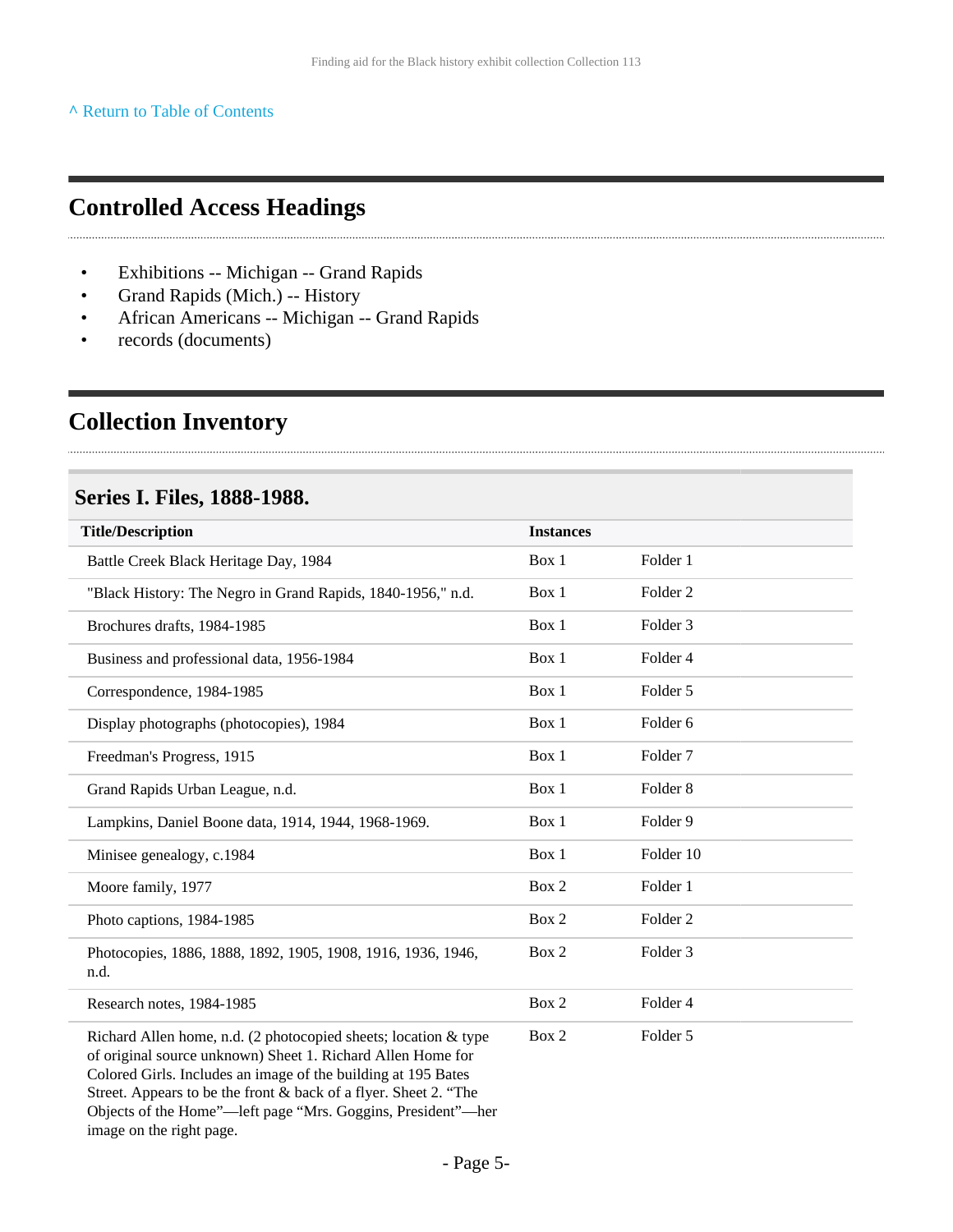| "Smith, George M.," 1979 | Box $\geq$ | Folder 6 |
|--------------------------|------------|----------|

#### **^** [Return to Table of Contents](#page-1-0)

# <span id="page-5-0"></span>**Series II. Copy Photographs, 1870-1984, n.d.**

| <b>Title/Description</b>                                                                                                                                                                                                                                                                                                                          | <b>Instances</b> |                     |
|---------------------------------------------------------------------------------------------------------------------------------------------------------------------------------------------------------------------------------------------------------------------------------------------------------------------------------------------------|------------------|---------------------|
| Baseball team. Grand Rapids Colored Athletics of 1917,<br>Champions of Michigan                                                                                                                                                                                                                                                                   | $Box$ 3          | Folder 1            |
| Clean-up Week, 1949. Cleaning up neighborhoods. 5 people,<br>Lydia Brown center. Young man at right with paint can. Young<br>woman at right with broom. Older man & woman at left.                                                                                                                                                                | $Box$ 3          | Folder <sub>2</sub> |
| Comstock's Row, ca. 1880. Comstock Row, Housing for<br>employees in Charles Comstock's pail factory.                                                                                                                                                                                                                                              | $Box$ 3          | Folder <sub>3</sub> |
| Contact sheets, 1984                                                                                                                                                                                                                                                                                                                              | Box 3            | Folder 4            |
| Cosmopolitan Restaurant & Bakery, just north of Sweet's Hotel,<br>where the entrance to the Pantlind now is. Staff or others standing<br>in front of store. ca.1870.                                                                                                                                                                              | $Box$ 3          | Folder 5            |
| Bands. ca. 1920. A large group of people, with some in uniform,<br>standing in front of a large building (Old City Hall). Bands, two<br>with marked drums: (1) [Elks Club] Wolverine Lodge, (2) Grand<br>Rapids Melody Band. See the Grand Rapids Herald, June 12,<br>1927 page 12 column 1: "Negro Elks Open State Convention This<br>Afternoon" | $Box$ 3          | Folder <sub>6</sub> |
| First Community Church, n.d.                                                                                                                                                                                                                                                                                                                      | Box 3            | Folder <sub>7</sub> |
| Grand Rapids Heavy Moving Co. Advertisement, from GR City<br>Directory, ca 1900. Grand Rapids Heavy Moving Co., 50 & 52 N.                                                                                                                                                                                                                        | $Box$ 3          | Folder <sub>8</sub> |

Division St., John J. Johnson, manager

### <span id="page-5-1"></span>**Grand Rapids Study Club, n.d.**

| <b>Title/Description</b>                                                                                                                                                                                                                                               | <b>Instances</b> |           |
|------------------------------------------------------------------------------------------------------------------------------------------------------------------------------------------------------------------------------------------------------------------------|------------------|-----------|
| Paul Richens House/Grand Rapids Study Club Clubhouse,<br>added to the Michigan State Register of Historic Places in 1985.                                                                                                                                              | $Box$ 3          | Folder 9  |
| Close up view of "Grand Rapids Study Club" sign                                                                                                                                                                                                                        | $Box$ 3          | Folder 9  |
| Grave stone, n.d. (1) Marked: Unknown. 102 U.S. Colored.                                                                                                                                                                                                               | $Box$ 3          | Folder 10 |
| Baseball Team. Jess Elster's All-stars, ca. 1915. Group photo.<br>Jess Elsters Colored Giants of Grand Rapids. Shows the team in<br>uniform standing or seated in front of empty bleachers. Bats &<br>other equipment on the ground in front. Clarence Mabin is one of | $Box$ 3          | Folder 11 |

the players.

Related Materials: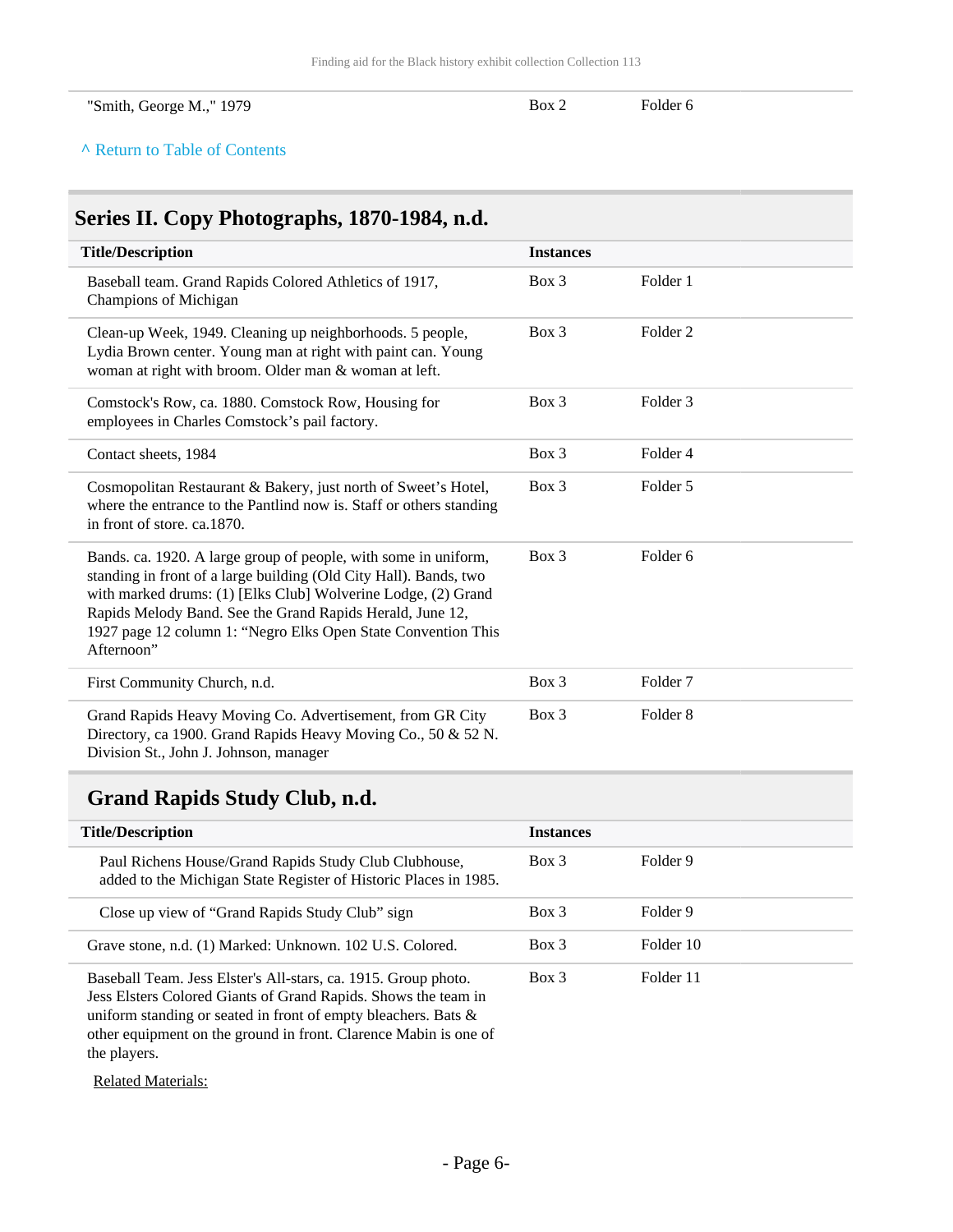#### **Related Materials**

| See also: Coll. 251 Kent Co. African American Baseball |  |
|--------------------------------------------------------|--|
| Collection                                             |  |

| Land patent, 1861. Mecosta County Tract Book. James Guy SE1/4 | Box 3 | Folder 12 |
|---------------------------------------------------------------|-------|-----------|
| of SW1/2 section 4, T 14 N, R 7 W                             |       |           |

#### **General**

Received from Guy's descendants in Grand Rapids

| Lincoln Literary Club, 1930. Interior. Annual Dinner Dance, Feb. Box 3 | Folder 13 |
|------------------------------------------------------------------------|-----------|
|                                                                        |           |

### <span id="page-6-0"></span>**Lumbering, c.1880**

| <b>Title/Description</b>                                                                                                                                                                                        | <b>Instances</b> |           |
|-----------------------------------------------------------------------------------------------------------------------------------------------------------------------------------------------------------------|------------------|-----------|
| Bill Weaver Camp. Two girls with horse team.                                                                                                                                                                    | $Box$ 3          | Folder 14 |
| Jim Woods, father of Harriet Hill, driving team. Men with a<br>large wheeled transport, and two horses pulling the logs, in a<br>wooded scene.                                                                  | $Box\ 3$         | Folder 14 |
| Lumber camp of Joseph Lett. Mecosta Co. Images includes<br>Aaron Morgan, an early settler of Mecosta Co., and Stella Lett<br>Chandler at 2 year old, Aunt of donor of photo, seated on lady's<br>lap front row. | $Box\ 3$         | Folder 14 |
| View of several men with logs, and equipment, in a well worked<br>landscape. African American & Caucasian workers unidentified.                                                                                 | $Box$ 3          | Folder 14 |
| African American man in center holding 2 horses, with large<br>logs behind, man to his right & left. Logging in background.                                                                                     | $Box$ 3          | Folder 14 |
| Minisee house & farmstead, c.1880                                                                                                                                                                               | $Box\ 3$         | Folder 15 |
| George Mink. Home Auto Service, ca. 1920                                                                                                                                                                        | $Box\ 3$         | Folder 16 |

### <span id="page-6-1"></span>**People**

#### Related Materials: **Related Materials**

See also Mabin, Edmund 1986.387, Coll. 54

| <b>Title/Description</b>     | <i><u><b>Instances</b></u></i> |           |
|------------------------------|--------------------------------|-----------|
| Bracy, Foy & Veda (Toddlers) | Box 3                          | Folder 17 |

### **Claytor, Robert & Helen**

| <b>Title/Description</b>                                                      | <i><u><b>Instances</b></u></i> |           |
|-------------------------------------------------------------------------------|--------------------------------|-----------|
| Portrait photo of Helen Claytor, Grand Rapids political &<br>social activist. | Box 3                          | Folder 18 |

Dr. Robert Claytor, seated in front of book shelves, smiling.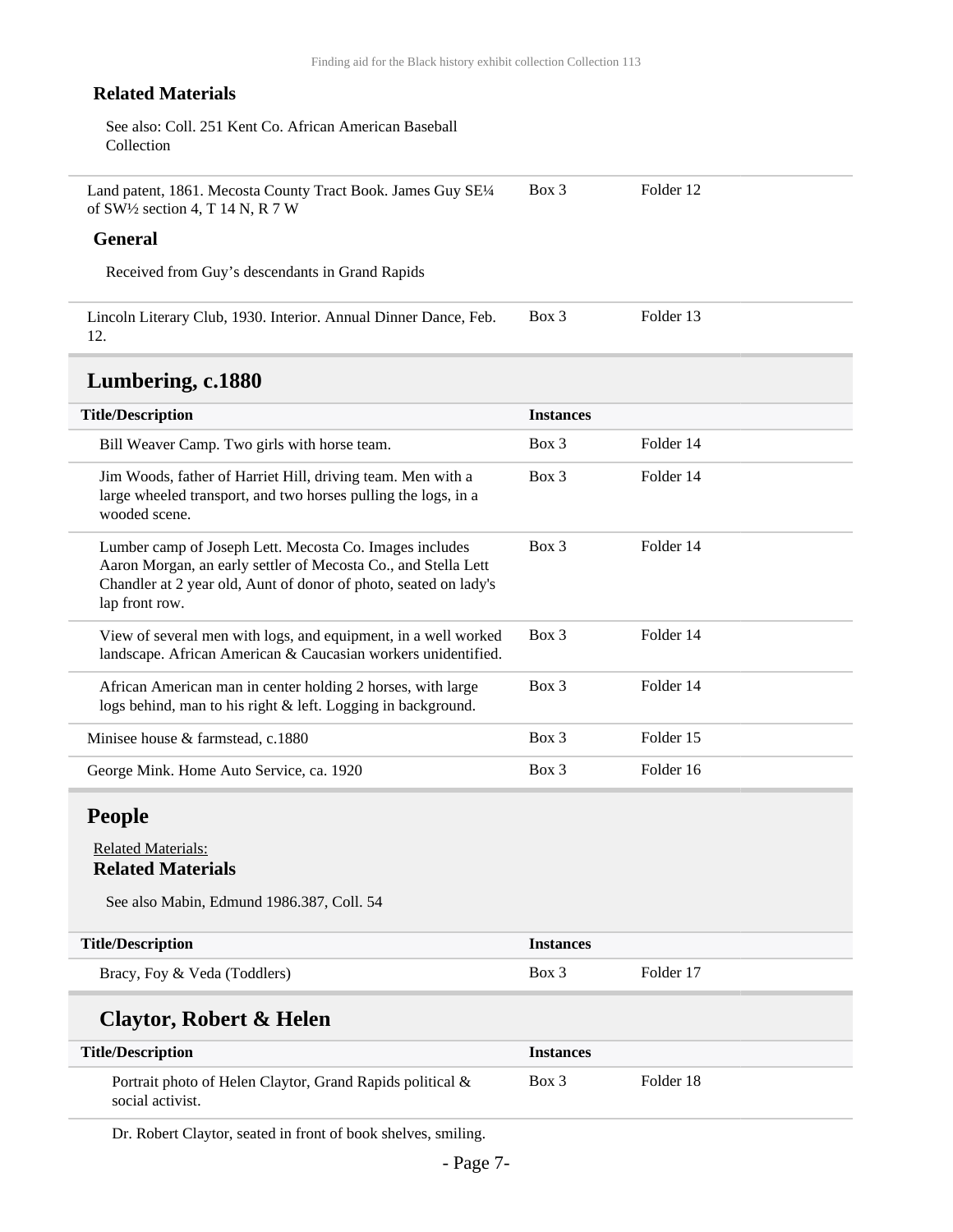|                                                                                                                                                                                                                               | $Box$ 3          | Folder 18            |
|-------------------------------------------------------------------------------------------------------------------------------------------------------------------------------------------------------------------------------|------------------|----------------------|
| Earlier view of Dr. Robert Claytor speaking to an unidentified<br>group from a banquet table with lit candle & flowers. A<br>woman & 2 men seated at table are unidentified.                                                  | Box 3            | Folder 18            |
| Corbin, Tom                                                                                                                                                                                                                   | Box 3            | Folder 19            |
| <b>Conditions Governing Use:</b><br><b>Conditions Governing Use</b>                                                                                                                                                           |                  |                      |
| For reproduction with GR Press permission only                                                                                                                                                                                |                  |                      |
| Glover, Mrs.                                                                                                                                                                                                                  | Box 3            | Folder <sub>20</sub> |
| Goggins, Mrs.                                                                                                                                                                                                                 | Box 3            | Folder 38            |
| Green, James & Lester                                                                                                                                                                                                         | $Box$ 3          | Folder 21            |
| Guy, Jim. Portrait photo of Jim Guy, Wheatland Township,<br>Mecosta Co., early settler                                                                                                                                        | Box 3            | Folder <sub>22</sub> |
| <b>Groups</b>                                                                                                                                                                                                                 |                  |                      |
| <b>Title/Description</b>                                                                                                                                                                                                      | <b>Instances</b> |                      |
| Interior. School classroom. An over-sized music score for<br>"The Big Machine hung in front of the blackboard. 2 boys<br>standing left, 2 girls standing right.                                                               | Box 3            | Folder <sub>23</sub> |
| Interior. Unidentified group in unidentified setting. Browning,<br>center front. James B. Green, rear right.                                                                                                                  | Box 3            | Folder <sub>23</sub> |
| Group of school(?) children standing in entrance of<br>school(?)house                                                                                                                                                         | Box 3            | Folder <sub>23</sub> |
| Three elderly men in band(?) uniforms, one wearing base<br>drum left, one wearing snare drum center, one with piccolo(?)<br>right, in from of large building, perhaps a Michigan veterans<br>home.                            | Box 3            | Folder <sub>23</sub> |
| "Suffrage". Three women in suits, hats, crossing the street<br>near DeLullo's Restaurant.                                                                                                                                     | Box 3            | Folder 23            |
| Group photo of women outside of a large building, ca.<br>1960's, Helen Claytor center front. From unidentified printed<br>source, with formal caption The silent march in support of the<br>American Indians at Wounded Knee. | Box 3            | Folder 23            |
| Interior. Group of children in costume (Halloween or play)                                                                                                                                                                    | Box 3            | Folder 23            |
| Interior. Large room with low ceiling, streamers hung<br>throughout. Two long tables stretching into the background,<br>full of people eating, some with balloons. Ca. 1920's-1930's?                                         | Box 3            | Folder 23            |
| Interior. 5 women seated at a small table, looking at<br>programs(?), lamp & window behind, with view of building<br>across the street.                                                                                       | Box 3            | Folder 23            |
| Interior. 4 women, looking at unidentified item in foreground.                                                                                                                                                                | Box 3            | Folder 23            |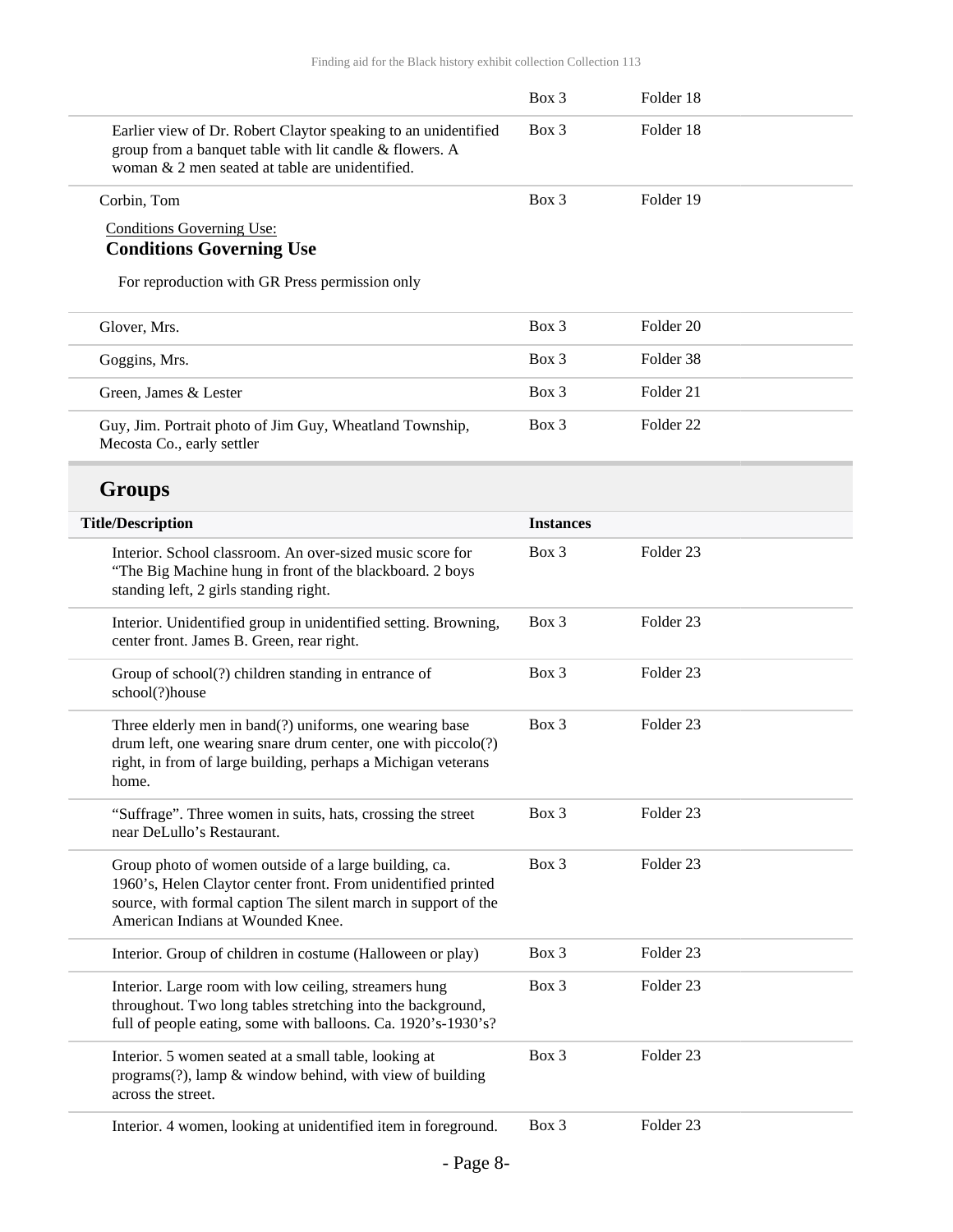| Interior. 6 women, 3 seated on sofa, 3 standing behind.                                                                                                             | Box 3 | Folder <sub>23</sub> |
|---------------------------------------------------------------------------------------------------------------------------------------------------------------------|-------|----------------------|
| Interior. Floyd Skinner, speaker, Walter Coe, seated at right,<br>with a band behind with instruments. Drum has "BK"                                                | Box 3 | Folder <sub>23</sub> |
| Barr School, Wheatland Townshop, Mecosta County. View of<br>a group of young people standing in front of the school. Many<br>name identifications on back of photo. | Box 3 | Folder <sub>23</sub> |
| Formal photo of Homer Cross, Sr., left and Charles Pointer<br>right. Two young men in suits, seated.                                                                | Box 3 | Folder <sub>23</sub> |
| Exterior view of 3 men. Ted Rasberry (Raspberry) at left. Man<br>in white dinner jacket in center. Unidentified Detroit baseball<br>player at right.                | Box 3 | Folder <sub>23</sub> |
| Interior group photo. Grand Rapids Study Class / Grand<br>Rapids Study Club. See Coll. 082 for another copy & more<br>information.                                  | Box 3 | Folder <sub>23</sub> |
| Exterior. Group of men, lined up in a row, facing toward the<br>left.                                                                                               | Box 3 | Folder <sub>23</sub> |
| Exterior. Group of mostly women lined up in a row, facing<br>left, but most leaning on the one ahead for support.                                                   | Box 3 | Folder <sub>23</sub> |
| Exterior. Group, women standing, men & children seated on<br>ground.                                                                                                | Box 3 | Folder <sub>23</sub> |
| Hackley, Loretta                                                                                                                                                    | Box 3 | Folder 24            |
| Johnson, Martha & Anna                                                                                                                                              | Box 3 | Folder <sub>25</sub> |
| Minisee Family                                                                                                                                                      | Box 3 | Folder 26            |
| Morgan, Aaron, Kathryn, Mrs. Aaron                                                                                                                                  | Box 3 | Folder <sub>27</sub> |
| Norman, Ida & Rose                                                                                                                                                  | Box 3 | Folder <sub>28</sub> |
| Pettitor, Enoch                                                                                                                                                     | Box 3 | Folder <sub>29</sub> |
| Philips, Paul I                                                                                                                                                     | Box 3 | Folder 30            |
| Reed, Elijah                                                                                                                                                        | Box 3 | Folder 31            |
| Beverly-Robinson, Hattie J.                                                                                                                                         | Box 3 | Folder 32            |
| Skinner, Floyd                                                                                                                                                      | Box 3 | Folder 33            |
| <b>Sleet Family</b>                                                                                                                                                 | Box 3 | Folder 34            |
| Smith, George                                                                                                                                                       | Box 3 | Folder 35            |
|                                                                                                                                                                     |       |                      |

# **Unidentified**

| <b>Title/Description</b>                                                      | <i><u><b>Instances</b></u></i> |           |
|-------------------------------------------------------------------------------|--------------------------------|-----------|
| 8x10. 2 men. Ted Rasberry (Raspberry) left; a Harlem<br>Globetrotter on right | Box 3                          | Folder 36 |